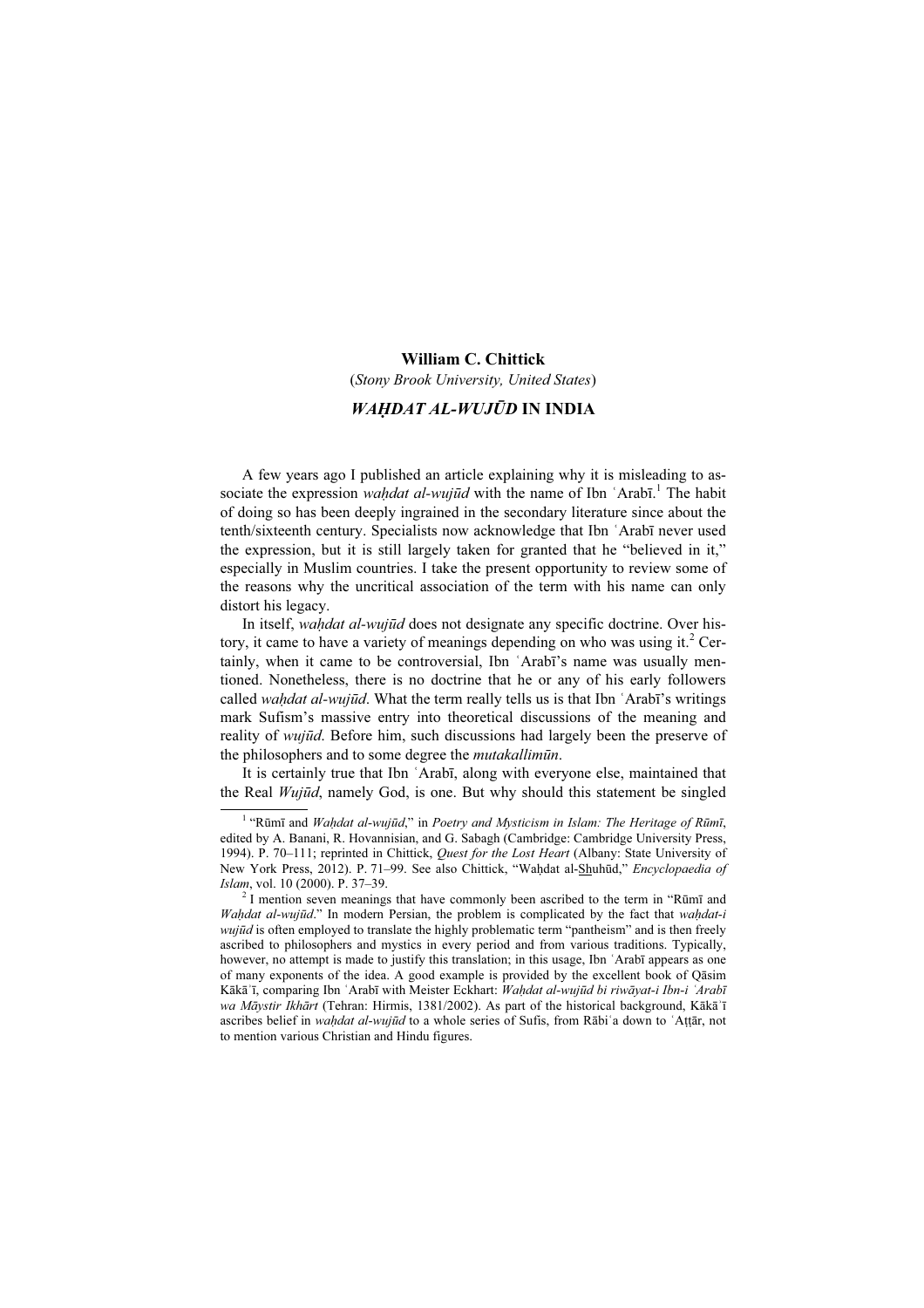out and called *wahdat al-wujūd* in his case? Moreover, if we look at his actual writings and focus on his numerous discussions of the relationship between *wah*da and wujūd, we will surely conclude that this is one issue among many and not necessarily the most important. Why then have we decided that *wahdat al-wujūd* is uniquely significant?

Anyone who wants to claim that Ibn 'Arabī believed in wahdat al-wujūd should first justify using this specific expression and then offer a definition of the expression that corresponds to his position. But what exactly is his position? To establish this, we cannot simply quote a passage or two from *Fusūs al-hikam*. Rather, we would need to analyze a broad range of passages addressing the issues of wahda, wujūd, and their relationship drawn from all of his writings, especially *al-Futūhāt al-makkiyya*. This in itself would be a major undertaking, and no doubt scholars who actually look at the texts would not agree on the result. Trying to pin Ibn ʿArabī down on any given issue can be rather hopeless, given that he typically offers multiple ways of dealing with it. The relationship between *wahda* and *wujūd* is a prime example.

If we were able to establish a clear statement of Ibn ʿArabī's "doctrine of wahdat al-wujūd," we might see that our statement has little to do with what was being debated by later Muslims, notably in the case of Shaykh Ahmad Sirhindī and his notion of waḥdat al-shuhūd.<sup>3</sup> Certainly, the expression waḥdat al-wujūd was widely employed as an emblem for a doctrine that was attributed to Ibn ʿArabī, but the reasons for this lie not in his writings per se, but in a lengthy historical process: first the appearance of the expression as a recognizable technical term, second its ascription to Ibn ʿArabī and others, and third the debates over its legitimacy.

\* \* \*

In order to understand what waḥdat al-wujūd means in the texts, we need to find instances of its usage, and this is not easy before it becomes controversial in India. It is now well known that the expression plays no role in Ibn ʿArabī's writings, nor is it found, except in one or two instances, in the writings of his immediate disciples (specifically Şadr al-Dīn Qūnawī).<sup>4</sup> It is not until Sa'īd al-Dīn Farghānī, an important student of Qūnawī, that *wahdat al-wujūd* comes to be used in something like a technical meaning, though this specific meaning is hardly picked up in the later literature. No one ascribes waḥdat al-wujūd to Ibn

<sup>&</sup>lt;sup>3</sup> In fact, if we do want to characterize Ibn 'Arabī's perspective by a single label, it will be difficult to do so, especially if we want a label justified by his own writings. My own favored term is taḥqīq, "realization," not least because Qūnawī, in several places (such as his correspondence with Naṣīr al-Dīn Țūsī and al-Nuṣūṣ) refers to his own school of thought and that of his master as *mashrab al-taḥqīq*. On the importance of *taḥqīq*, see the introduction to Chittick, Self-Disclosure of God (Albany: State University of New York Press, 1998).

<sup>&</sup>lt;sup>4</sup> It comes up in passing, in a discussion of the unity of the Real, in a way that shows it has no special significance for him. See Chittick, "Rūmī and Waḥdat al-wujūd."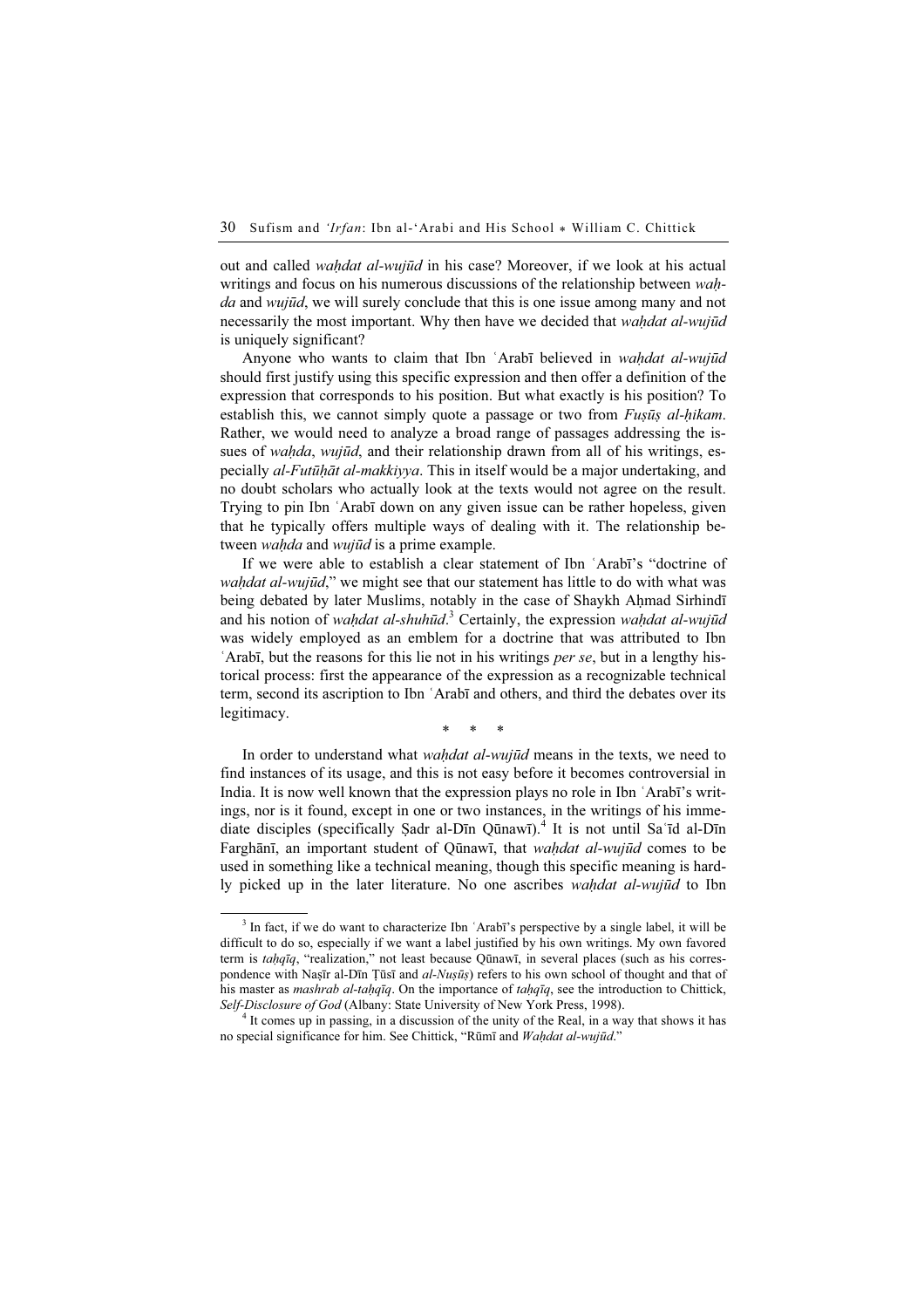ʿArabī himself before Ibn Taymiyya, who tells us that it is a heresy equivalent to *ittiḥād* ("unificationism") and  $hull\bar{u}l$  ("incarnationism").<sup>5</sup>

It is worth noting that Ibn Taymiyya's hostile reading of wahdat al-wujūd gave it a specific meaning that is not suggested by its literal sense, nor by the manner in which Farghānī used the term. Whether or not *wujūd* is "one" depends on how we define it. There can be no question of God's *wujūd* or of the fact that God is one. It follows that God's *wujūd* is one. Thus, *wahdat al-wujūd* can simply mean *wahda wājib al-wujūd*, the "oneness of the Necessary Being," and this is what I would presume it to mean if Ibn 'Arabī used it. In this sense, it simply asserts the unity of God; in other words, it expresses *tawhīd*, the first axiom of Islamic thought. In other words, the expression is completely unobjectionable.

Ibn Taymiyya criticized *wahdat al-wujūd* because he understood it in a completely different meaning. In Arabic, wujūd is attributed not only to God, but also to the universe and everything it contains. If we attribute *wujūd* to God and simultaneously to the world, we need to distinguish between two different sorts of wujūd. Ibn Sīnā and other philosophers, Ibn 'Arabī, and most of Ibn 'Arabī's followers do in fact make this distinction.  $Wui\bar{u}d$  in its original and real sense belongs strictly to God. In its derivative, metaphorical, and unreal sense it belongs to everything other than God.

Although Ibn ʿArabī and his followers distinguished between two sorts of wujūd, they also delighted in poetic and allusive language. They did not think that the strictly rational analyses of the philosophers and theologians were adequate to express the nature of things. In their view, language, which appears in the realm of unreal existence, cannot properly express Real Existence. Much like Zen masters, they held that in order to grasp the way things are, seekers need to come face to face with the paradoxes that fill the universe. These paradoxes can aid in the process of transcending the realm of conceptual thought and arriving at a vision of the contingent nature of everything other than God. It is these allusive and poetical passages in Ibn ʿArabī's writings that tended to stir up the anger of theologians like Ibn Taymiyya.

Whatever the reasons for Ibn Taymiyya's negative reaction to Ibn ʿArabī and others who took similar positions, it was precisely his outrage that began the process of associating Ibn 'Arabī's name with *wahdat al-wujūd*. Merely on the basis of Ibn ʿArabī's writings, or the writings of his disciples and followers such as Ibn Sawdakīn, Qunawī, ʿAfīf al-Dīn Tilimsānī, Farghānī, Muʾayyid al-Dīn Jandī, ʿAbd al-Razzāq Kāshānī, and Dāwūd Qayṣarī—there is no reason to suspect that the expression *wahdat al-wujūd* would be singled out as the characteristic doctrine of Ibn ʿArabī's school of thought. Once Ibn Taymiyya brought the term to the fore, it came to be interpreted in ways that were congenial with

<sup>&</sup>lt;sup>5</sup> Ibn Taymiyya may have picked up the term from Ibn Sab'īn, who uses it a few times in his writings though not in a clear technical sense. See ibid.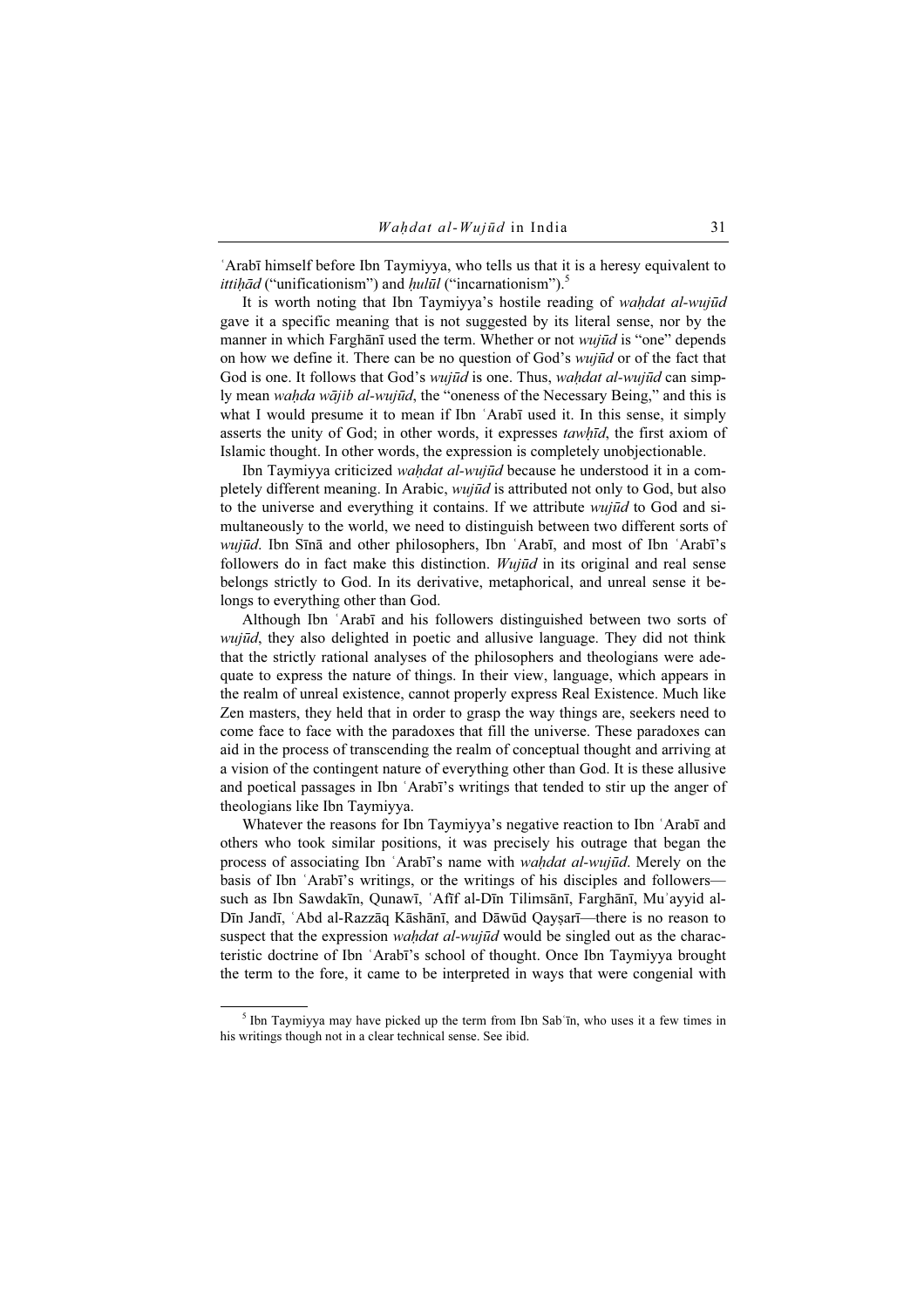Ibn ʿArabī's teachings, even though it also continued to be interpreted in ways that flatly contradicted what he was saying.

Why, however, did the expression wahdat al-wujūd become famous in India? I suspect that here we are indebted largely to the most influential proponent of Ibn 'Arabī's teachings in the eastern lands of Islam, namely 'Abd al-Rahmān Jāmī (d. 898/1492), who often used the expression to designate Ibn ʿArabī's position.<sup>6</sup> Jāmī was not only a first-rate scholar and the author of one of the most important Arabic commentaries on the  $Fus\bar{u}s$ , but he also propagated Ibn 'Arabī's teachings in his widely read Persian prose and poetry. In India, where most works written on Sufi teachings were composed in Persian, Jāmī was one of the favorite sources of guidance for those who wanted to understand Ibn ʿArabī's ideas.<sup>7</sup>

\* \* \*

Many theoretical and practical reasons led Sirhindī to react against the expression *wahdat al-wujūd*, which, by his time, following in the line of Jāmī, was held up as the epitome of Ibn ʿArabī's perspective and the essence of the Sufi outlook. One theoretical reason in particular has not received the attention it deserves, so I would like to give a brief account of it here. It has to do with the two basic meanings of the word *wujūd* and the fact that one of them had come to dominate Sirhindī's understanding. If not for his one-sided reading of the word, he would have found it difficult to raise many of his objections.

The underlying issue in debates over *wahdat al-wujūd* is how Islam's first principle—tawhīd, or the assertion that there is no god but God—is to be understood. Sirhindī makes this explicit in the very language that he employs. He uses wahdat-i wujūd as a synonym for tawhīd-i wujūdī and wahdat-i shuhūd as an equivalent for tawhīd-i shuhūdī.

In Islamic philosophy, the specific form taken by discussion of *wujūd* goes back to the early adoption of the word to render the Greek idea of "being" or "existence." However, the literal sense of the word *wujūd* is "to find," as exem-

 In Persia itself, Jāmī was well known but far less influential, at least partly because he was a Sunni, a fact that made him less popular in Safavid times than he might have been. Nonetheless, Fayd Kāshānī—a disciple of Mullā Sadrā and a major *muḥaddith* and *faqīh*—based a good deal of his Kalimāt-i maknūna on Jāmī's theoretical writings, including Naqd al-nuṣūṣ, Lawāʾiḥ, Ashiʿʿat al-lamaʿāt, and Sharḥ-i rubāʿiyyāt.

 $<sup>6</sup>$  Jāmī frequently mentions *al-qā* 'ilūn bi-waḥdat al-wujūd, "those who speak for the One-</sup> ness of Being," meaning Ibn ʿArabī and his followers. Moreover, it is Jāmī who tells us in Nafaḥāt al-uns (completed in 883/1484) that the exchange of letters between ʿAlāʾ al-Dawla Simnānī and ʿAbd al-Razzāq Kāshānī in the early eighth/fourteenth century had to do with wahdat al-wujūd. In fact, the letters offer no internal evidence to think that this is so—certainly the two authors do not mention the expression, neither in the letters, nor, so far as I have been able to find, in any of their other writings. Jāmī's statement has led modern scholars to treat the debate as having to do with *wahdat al-wujūd*. See, for example, H. Landolt, "Der Briefwechsel zwischen Kāsānī und Simnānī über Waḥdat al-Wugūd," Der Islam, 50 (1973). P. 29-81.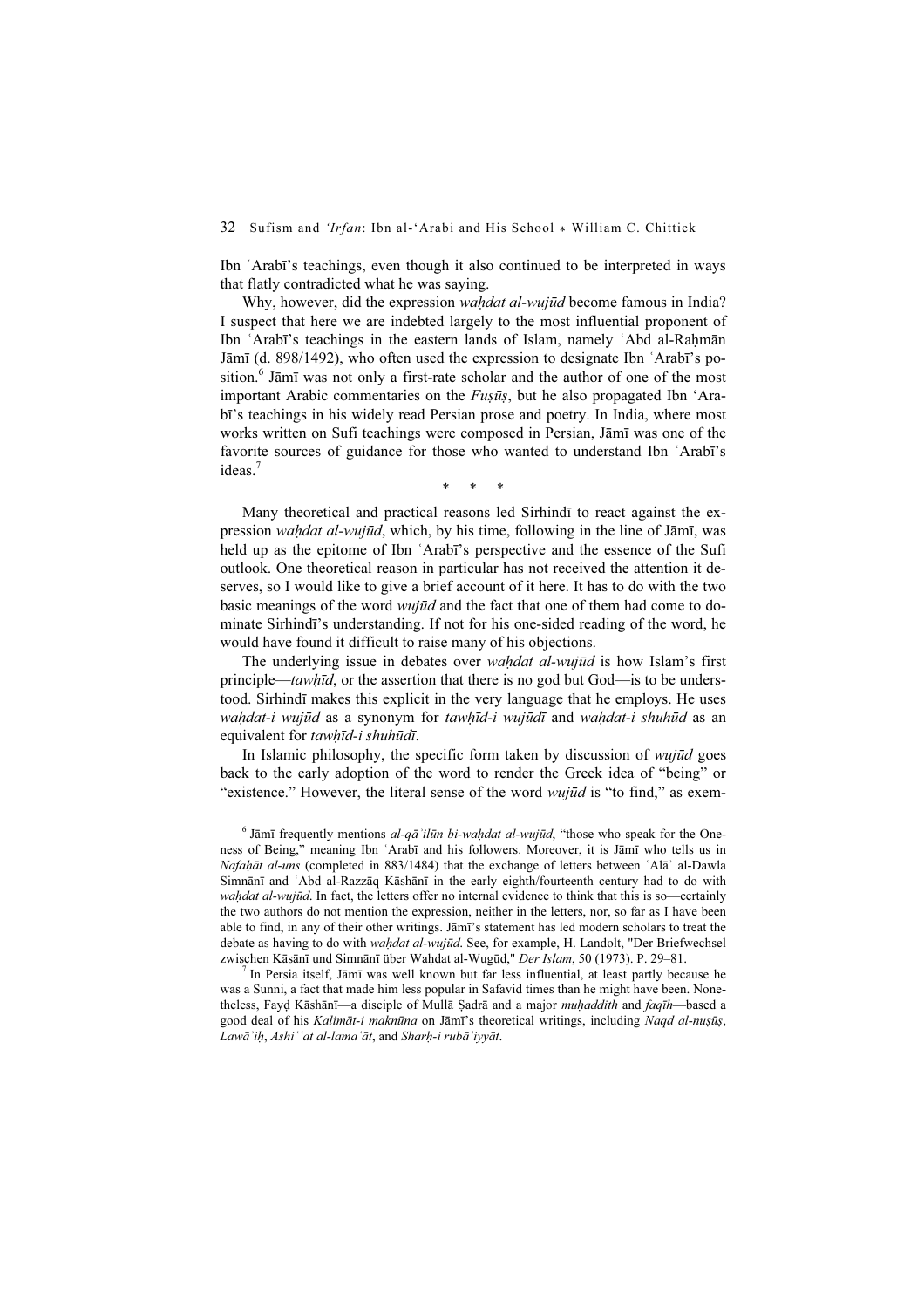plified by the frequent usage of the verb in the Koran (e.g., "And indeed We found most of them ungodly," 7:102; "He finds God," 24:39). It is this primary meaning that predominated in the early Sufi usage. The authors of the manuals such as Qushayrī, Sarrāj, and Hujwīrī—had the Koranic meaning in mind when they discussed *wujūd* along with *wajd* and *tawājud*. They considered *wujūd* a stage on the path to God in which the "finder" (wājid) perceives only God. Notice also that "finder" was often listed among the most beautiful names of God, as in Ghazālī's al-Maqṣad al-asnā.

Gradually, wujūd in the philosophical sense entered the Sufi vocabulary. We see many examples of this in the writings of Muhammad and Ahmad Ghazal and their contemporaries Ahmad Sam'ānī, Rashīd al-Dīn Maybudī, and 'Ayn al-Quḍāt Hamadānī. It is not always clear, however, which sense of the term— "finding" or "existence"—a given author had in mind, and many authors used the term in both meanings simultaneously.

The dual meaning of *wujūd* is implicit in much of what Ibn  $\Delta$ Arabī says about wujūd, and it was not altogether forgotten by the philosophers, even though they had established the term in its secondary meaning. A striking example is provided by Ibn ʿArabī's contemporary Afḍal al-Dīn Kāshānī (d. 1210), who wrote his works mainly in Persian. He highlights the two meanings in order to explain that wujūd designates a reality that has a number of degrees. The lower degrees pertain merely to existence or being (Persian  $b\bar{u}d$ , hast $\bar{u}$ ), whereas the higher degrees also embrace "finding" (Pers.  $\nu \bar{a}f$ ), a word that he takes as a synonym for awareness ( $\bar{a}gah\bar{i}$ ), perception ( $\mathrm{i}d\bar{r}$  ak,  $\mathrm{d}a\bar{r}$ ), and consciousness ( $b\bar{a}$ -khabar $\bar{i}$ ).

In the writings of Ibn 'Arabī, the meaning of *wujūd* as "existence" often predominates over its meaning as "finding" and "perceiving," but certainly not when he discusses it as a technical term among Sufis. Then, for example, he defines it as "finding the Real in ecstasy" (wijdān al-haqq fī'l-wajd).<sup>8</sup> Wujūd in this sense is often difficult to differentiate from fana<sup>'</sup> or "annihilation" of the self in God.

In the Sufi discussions of the word *wujūd*, the term *shuhūd* or "witnessing" frequently plays a significant role. It is often not clear that shuhūd means anything other than *wujūd*. For example, in listing various definitions of *wujūd* offered by Sufi teachers, Qushayrī provides an early example of the many poems that use the two words as rhymes: "My *wujūd* is that I absent myself from *wujūd* / with what appears to me through shuhūd."<sup>9</sup> In the context of Qushayrī's several definitions of the word, it is obvious that *wujūd* here means "finding": it designates the poet's consciousness of himself and others. As for *shuhūd*, it means seeing God face to face. The poet means to say that true awareness is to be unaware of oneself and aware only of God. However, we can also read it with the

 $8$ Istilāḥāt al-sūfiyya in Rasā'il Ibn ʿArabī (Hyderabad, 1948), 5; also al-Futūḥāt almakkiyya (Cairo, 1911). Vol. II. P. 133 line 12; P. 538, line 1.<br><sup>9</sup> Risāla (Cairo, 1972). P. 249.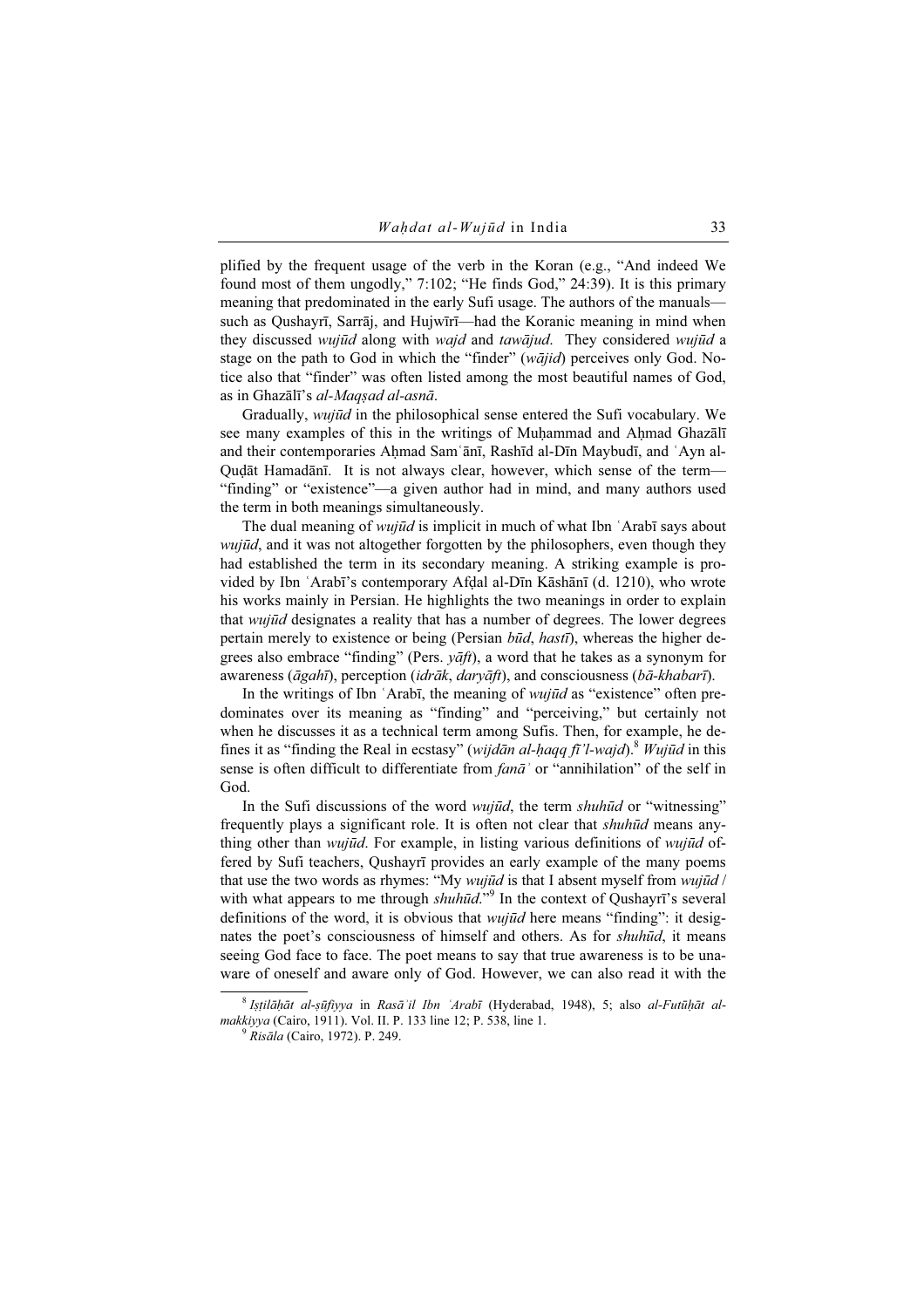philosophical meaning of wujūd in mind. Then it means that no one achieves true awareness until the existence of the individual self has been annihilated through witnessing God. In either case, true *wujūd* is achieved in *shuhūd*, so the two are essentially identical.<sup>10</sup>

Early authors frequently discuss the word kashf or "unveiling" as a synonym for shuhūd, and Ibn ʿArabī often employs both kashf and shuhūd as synonyms for wujūd.<sup>11</sup> In his writings it is sometimes impossible to make any distinction between wujūd and shuhūd.

In short, when we look at the Sufi use of the term *wujūd* down to Ibn 'Arabī, we see that its primary meaning makes it a virtual synonym for *shuhūd*. Only if we stress *wujūd*'s philosophical sense can we understand it in another meaning. Even in the philosophical context, *wujūd* can mean awareness and finding along with existence, as shown by the writings of Afḍal al-Dīn Kāshānī.

\* \* \*

I mentioned earlier that we do not find the expression wahdat al-wujūd used as anything like a technical term among Ibn ʿArabī's disciples or early followers except in one instance. Saʿīd al-Dīn Farghānī employs it many times in both the Persian and the Arabic versions of his commentary on the  $T\bar{a}$ 'iyya of Ibn al-Fārid. He discusses it as the complement of *kathrat al-* '*ilm* or "the manyness of knowledge." His purpose in contrasting the two expressions is to explain the divine origins of both unity and multiplicity. It was clear to everyone that unity is God's attribute, but it was not so obvious that all multiplicity also goes back to God's very self.

According to Farghānī, God's oneness lies in wujūd. To say that there is "no god but God" means that God alone has true, real, and necessary wujūd. The wujūd of everything else is derivative, unreal, and, to use the philosophical term, "possible" or "contingent" (*mumkin*). Moreover, the One, Necessary, Eternal God knows all things, and he knows them for all eternity. This means that the objects of God's knowledge are many for all eternity, even though these objects enter into existence only within the matrix of time. Hence, God is one in his *wujūd* and many in his knowledge. The oneness of his *wujūd* and the manyness of his knowledge are the two principles that give rise to the cosmos.<sup>12</sup> Ibn al-ʿArabī has the same point in mind when he refers to God as "the One, the Many" (al-wāḥid al-kathīr).

<sup>&</sup>lt;sup>10</sup> The similar meanings of *wujūd* and *shuhūd* in the early texts is confirmed by Junayd's definition of mushāhada, a word that is often used interchangeably with shuhūd: It is "finding

the Real while losing yourself" (wujūd al-ḥaqq maʿ fuqdānika). Risāla. P. 279.<br><sup>11</sup> See indexes of Chittick, *The Sufi Path of Knowledge* (Albany: State University of New<br>York Press, 1989), and of idem, *Self-Disclosure of* 

<sup>&</sup>lt;sup>12</sup> Mashāriq al-darārī (Tehran, 1979). P. 344; Muntahā'l-madārik (Cairo, 1293/1876), Vol. I. P. 357; also edited by ʿĀṣim Ibrāhīm al-Kayyālī (Beirut: Dār al-Kutub al-ʿIlmiyya), 2007. Vol. I. P. 478.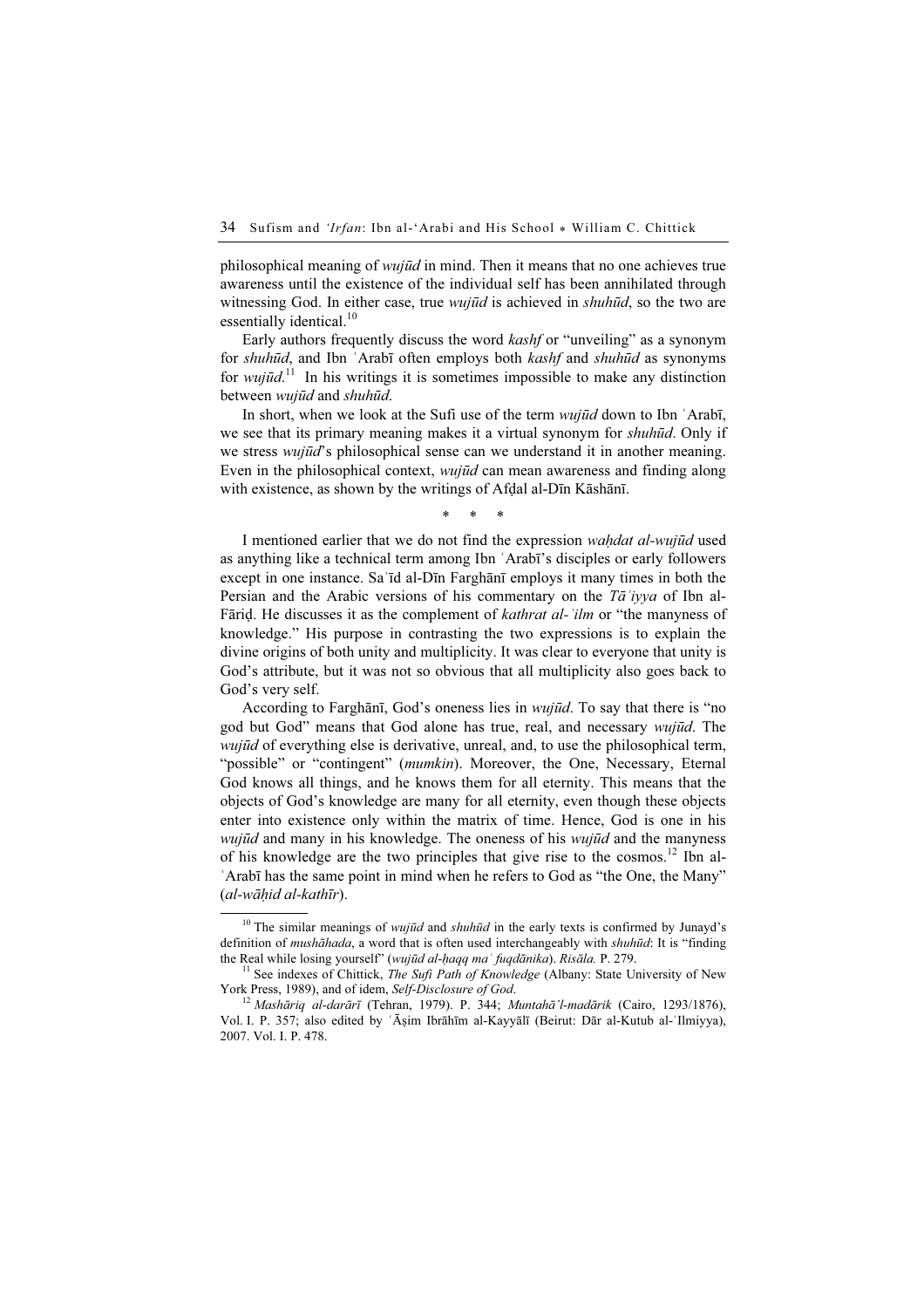Having explained the origin of the universe in terms of *wahdat al-wujūd* and kathrat al-'ilm, Farghānī sets out to explain how these two principles determine the constituents that make up God's form  $(s\bar{u}ra)$ , which is the human being. When God created Adam, he blew of his own spirit into Adam's clay, and Adam came into existence composed of three basic levels—body, spirit  $(r\bar{u}h)$ , and soul (nafs), which is the intermediary between spirit and body. Because of the soul's close association with the multiplicity of bodily clay, it manifests the manyness of knowledge. In contrast, the spirit, which derives from the one divine breath, manifests waḥdat al-wujūd.<sup>13</sup>

In this discussion, Farghānī is careful to point out that the word wujūd does not mean simply "existence." It also means "the habitude *(malaka)* of *wajd*," that is, the deeply rooted and permanent "finding" ( $v\bar{a}ft$ ) of one's inner connection to the world of the spirit's oneness.<sup>14</sup>

In the Arabic text that corresponds to the Persian passage that I just summarized, Farghānī offers what is perhaps the earliest significant example of the term wahdat al-shuhūd, though clearly not as a technical term. He tells us that when the traveler finds his own spirit, he is attracted to the world of "the oneness of true witnessing" (wahdat al-shuhūd al-haqīqī).<sup>15</sup>

In continuing his discussion of the spirit's oneness and the soul's manyness, Farghānī tells us that when the traveler reaches the point at which his soul undergoes  $fan\bar{a}$  ' or annihilation, the manyness of knowledge is eliminated from his awareness. Then he experiences "subsistence" (baq $\bar{a}$ ) in the *shuhūd* of *wahdat* al-wujūd. But, this subsistence is not yet the final stage of the path, because his spirit, which manifests *waḥdat al-wujūd*, has not yet reached annihilation. Once the spirit is annihilated, the corresponding subsistence allows the traveler to have a shuhūd of kathrat al-'ilm. Having achieved subsistence in both wahdat al*wujūd* and *kathrat al-*  $ilm$ , the traveler reaches the stage of *jam*  $\cdot$  "gathering" or "togetherness," a term that had long been discussed in the Sufi manuals as the correlative of *farq*, "separation" or "dispersion."<sup>16</sup>

Two further stations of spiritual progress remain after the station of gathering. First comes  $jam<sup>3</sup>$  al-jam<sup>5</sup>, "the gathering of gathering," in which the two earlier stations—which correlate with *waḥdat al-wujūd* and *kathrat al-`ilm*—are harmonized. This is the highest station achieved by the greatest of the prophets and saints. Finally comes the station of *ahadiyyat al-jam*<sup>'</sup>, "the unity of gather-

<sup>&</sup>lt;sup>13</sup> Mashāriq. P. 359; Muntahā (1293). Vol. II. P. 17; (2007). Vol. II. P. 21.<br><sup>14</sup> Mashāriq. P. 364–365.<br><sup>15</sup> Muntahā (1293). Vol. II. P. 21; (2007). Vol. II. P. 27.<br><sup>16</sup> It is not without relevance that both Ibn 'Arabī "gathering" in close association with *wujūd*, as in the expression *ahl al-jam* 'wa'l-wujūd ("the folk of gathering and finding"), those who have achieved the highest stations on the path to God.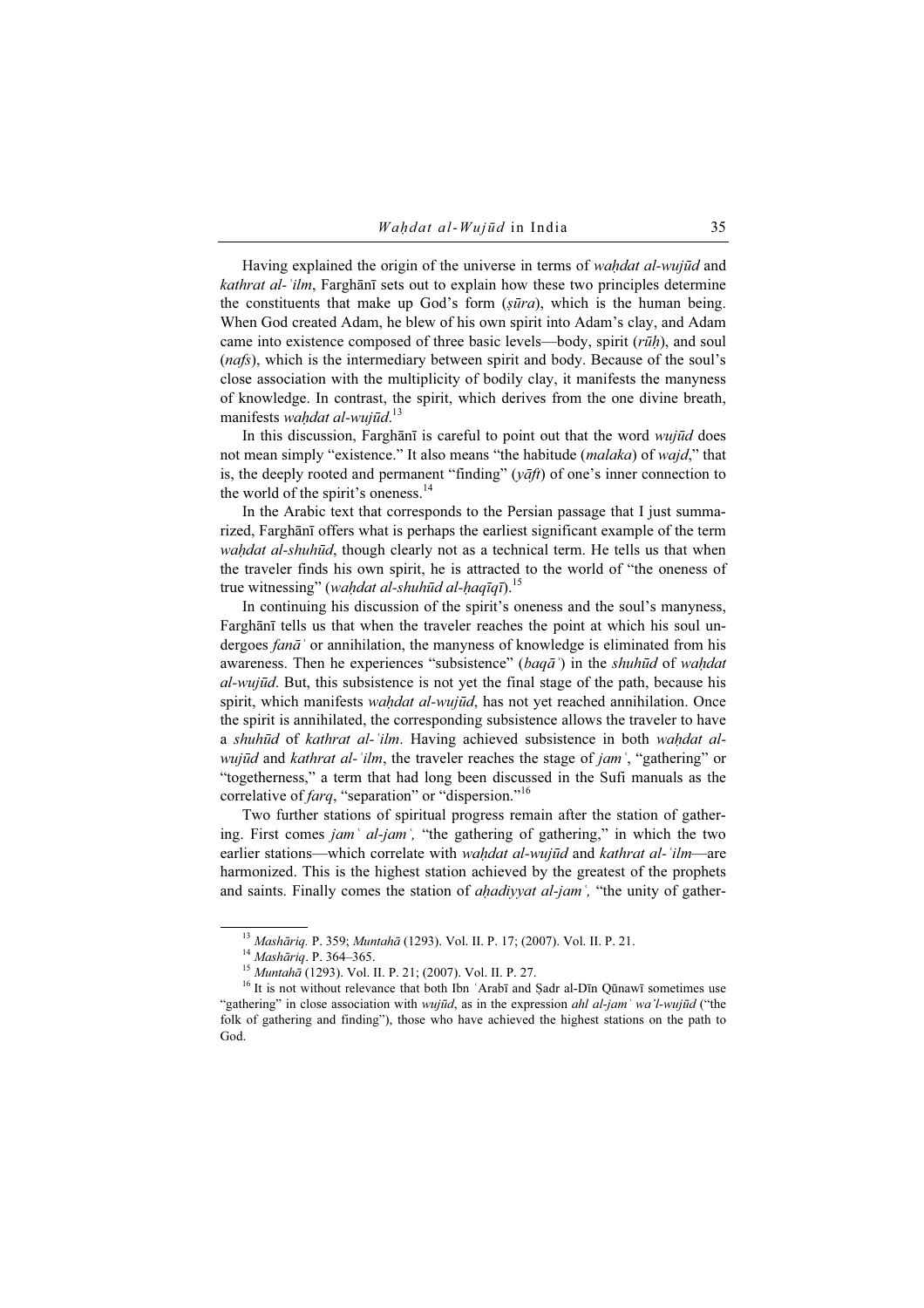ing," and this belongs exclusively to the prophet Muhammad. Here *wahdat alwujūd* and *kathrat al-* '*ilm* are seen to be identical.<sup>17</sup>

What is especially significant in Farghan<sup>7</sup>'s use of the expression *wahdat al*wujūd is that it has not yet reached the status of a technical term. The evidence for this is that Farghānī often uses it in the Persian version of the book and then fails to carry it over into the Arabic version of the same passage. If it were a technical term of significance, he surely would have preserved it in the later, thoroughly revised Arabic text.

\* \* \*

Sirhindī's reaction to *wahdat al-wujūd* occurred in the context of its newly found fame and its general ascription to Ibn ʿArabī. He objected to it, he says, because a large number of his contemporaries were employing it as a pretext to avoid observing the rulings of the Shariah.<sup>18</sup> It is clear that many of those who spoke of it in his time—like many of those who speak about it today—had no acquaintance with Ibn ʿArabī's writings. Instead, they had a vague and sentimental notion of mystical unity, and they used it to invoke Ibn ʿArabī's support for their own deviations from normative Islamic teachings and practices.

When Sirhindī explains the meaning of *wahdat al-wujūd*, he demonstrates little acquaintance with the writings of Ibn ʿArabī or his major followers. By insisting that it was an inadequate expression of the nature of things and that it needed to be supplanted by *waḥdat al-shuhūd*, he was taking for granted that it was the teaching of Ibn 'Arabī and that *wujūd* was being used in the philosophical sense. He seemed not to recognize that Ibn ʿArabī used it to mean "finding" and "witnessing" as well as "being" and "existence." So, at least partly because Sirhindī was oblivious to the meaning of *wujūd* as finding and perceiving, he felt it necessary to insist that seeing God in all things goes back to the viewer. The unity achieved on the path to God, he claimed, is that of shuhūd, not that of wujūd. But, for Ibn ʿArabī and many of his followers these two words meant the same thing. So Sirhindī not only ascribes a doctrine to Ibn ʿArabī that he does not profess—waḥdat al-wujūd—but he also understands wujūd in a way that is not compatible with Ibn ʿArabī's use of the word.

\* \* \*

This brings me to my final point—how the significance of Sirhindī's objections to *wahdat al-wujūd* has been perceived in the later Sufi tradition and in modern times. When I spent eight months in Indian libraries in 1988 investigating the influence of Ibn ʿArabī's school of thought with special regard to

<sup>&</sup>lt;sup>17</sup> Mashāriq. PP. 186; 395-396; Muntahā (1293). Vol. I. P. 226; Vol. II. P. 45; (2007). Vol. I. P. 301–302; Vol. II. P. 58–59. <sup>18</sup> E.g. Maktūbāt (Delhi, 1964). # 43.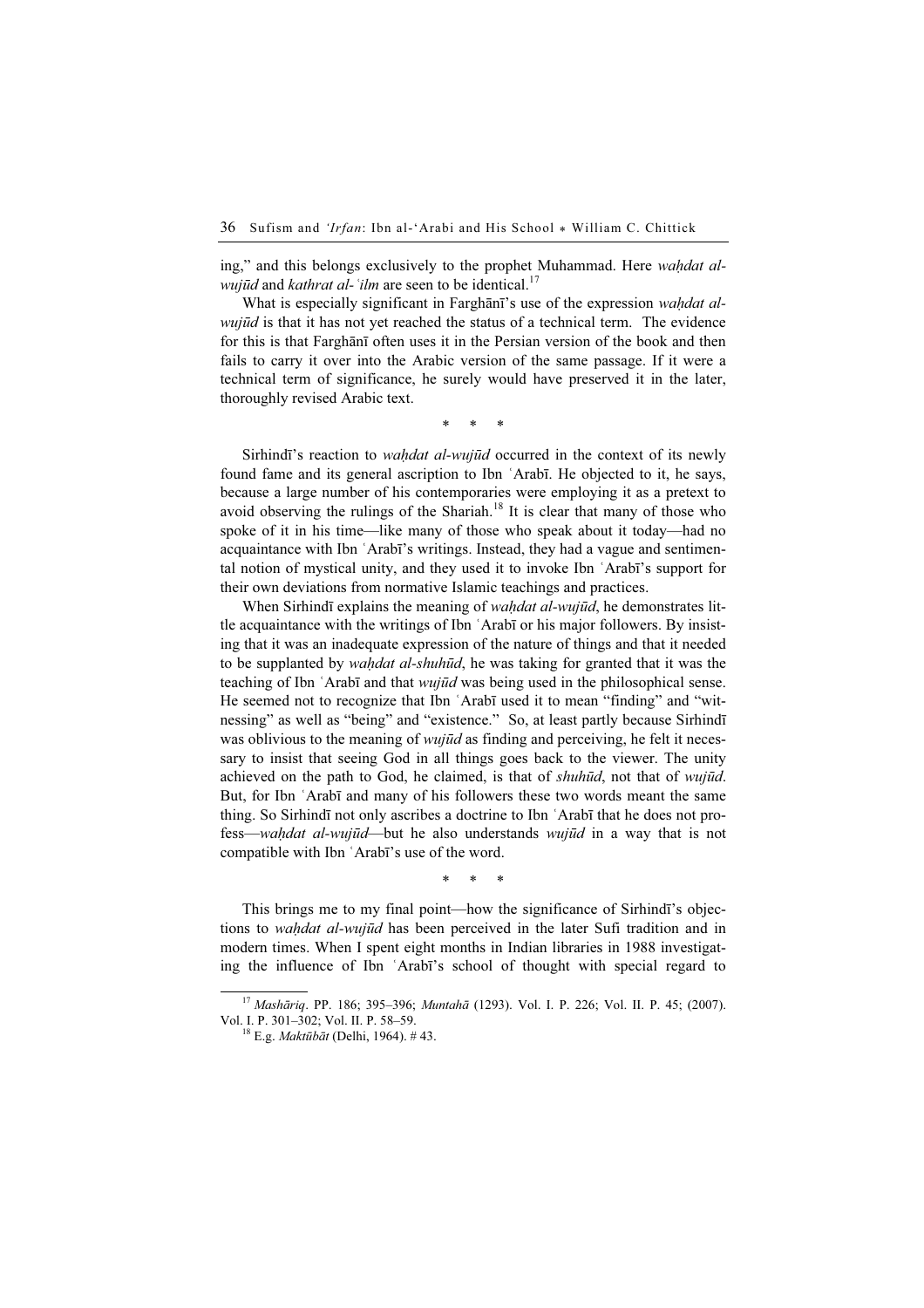Sirhindī's objections to *waḥdat al-wujūd*,<sup>19</sup> I was surprised to find that, except among a small minority of authors connected with Sirhindī's own Naqshbandī Order, few Sufi writers took notice of his objections, and those who did frequently dismissed them as misguided and self-inflating. Even some of the later masters of Sirhindī's branch of the Naqshbandīs felt it necessary to distance themselves from his criticisms. The most famous example here is Shāh Walī Allāh, who explains in his well-known Faysala wahdat al-wujūd wa'l-shuhūd that there is no essential difference between the position of Ibn ʿArabī and that of Sirhindī.

I do not want to suggest that Sirhindī was simply ignored, but his influence on Indian Sufism was certainly much less pervasive than one might suspect by looking at the secondary literature. Most Sufi scholars continued to consider Ibn ʿArabī "Shaykh-i Akbar," the greatest master, and, to the extent that they took notice of *wahdat al-wujūd* as a doctrine specific to him, they interpreted it in ways that respected his positions and those of his major followers. Here again, Jāmī was especially influential.

One of the more interesting examples of scholars who dismissed Sirhindī's criticisms of wahdat al-wujūd was Khwāja Khurd, one of the two sons of Bāqī Billāh, Sirhindī's own Naqshbandī shaykh. In his History of Sufism in India Rizvi tells us that although Bāqī Billāh had entrusted the upbringing of Khwāja Khwurd and his brother Khwāja Kalān to Sirhindī, the two distanced themselves from him and established their own Naqshbandī center in Delhi, where they continued to teach waḥdat al-wujūd.<sup>20</sup> In one of his treatises, the Arabic Fawa<sup>'</sup>ih (a title probably inspired by Jāmī's famous  $Law\bar{a}$ <sup>'</sup>ih), Khwāja Khurd points out that wujūd is essentially synonymous with *shuhūd*, so it is wrong to suggest that wahdat al-shuhūd is a corrective to wahdat al-wujūd. He writes, "A group has supposed that tawhīd lies in shuhūd and not in wujūd, but they have not reached the reality of the station. Another group has verified that *wujūd* is the same as shuhūd and that the shuhūd opposed to wujūd is of no account."<sup>21</sup>

Another interesting example of the dismissal of Sirhindī's position comes from Shaykh ʿAbd al-Jalīl of Ilāhābād, who also seems to have been a contemporary. In a treatise that records a visionary conversation with Ibn ʿArabī, he asks about a recent Sufi who says that "Oneness is in *shuhūd*, not in *wujūd.*" Ibn ʿArabī replies that everything such critics have written he has already said in the Futūḥāt, because there he presents all legitimate points of view. The problem lies in the critics' inability to see beyond their own limitations. Whether this conversation records an actual vision or is simply a literary device, it suggests

<sup>&</sup>lt;sup>19</sup> For a summary of this research, see Chittick, "Notes on Ibn al-'Arabī's Influence in India," Muslim World 82 (1992). P. 218–241.<br><sup>20</sup> S.A.A. Rizvi. *A History of Sufism in India* (New Delhi: Munshiram Manoharlal, 1978–

<sup>1983).</sup> Vol. II. P. 249–250.<br><sup>21</sup> I copied the text by hand from two manuscripts: The Maulana Azad Library of Aligarh Muslim University, Subhanullah 297.7/34; Khudabakhsh Library (Patna) 3997.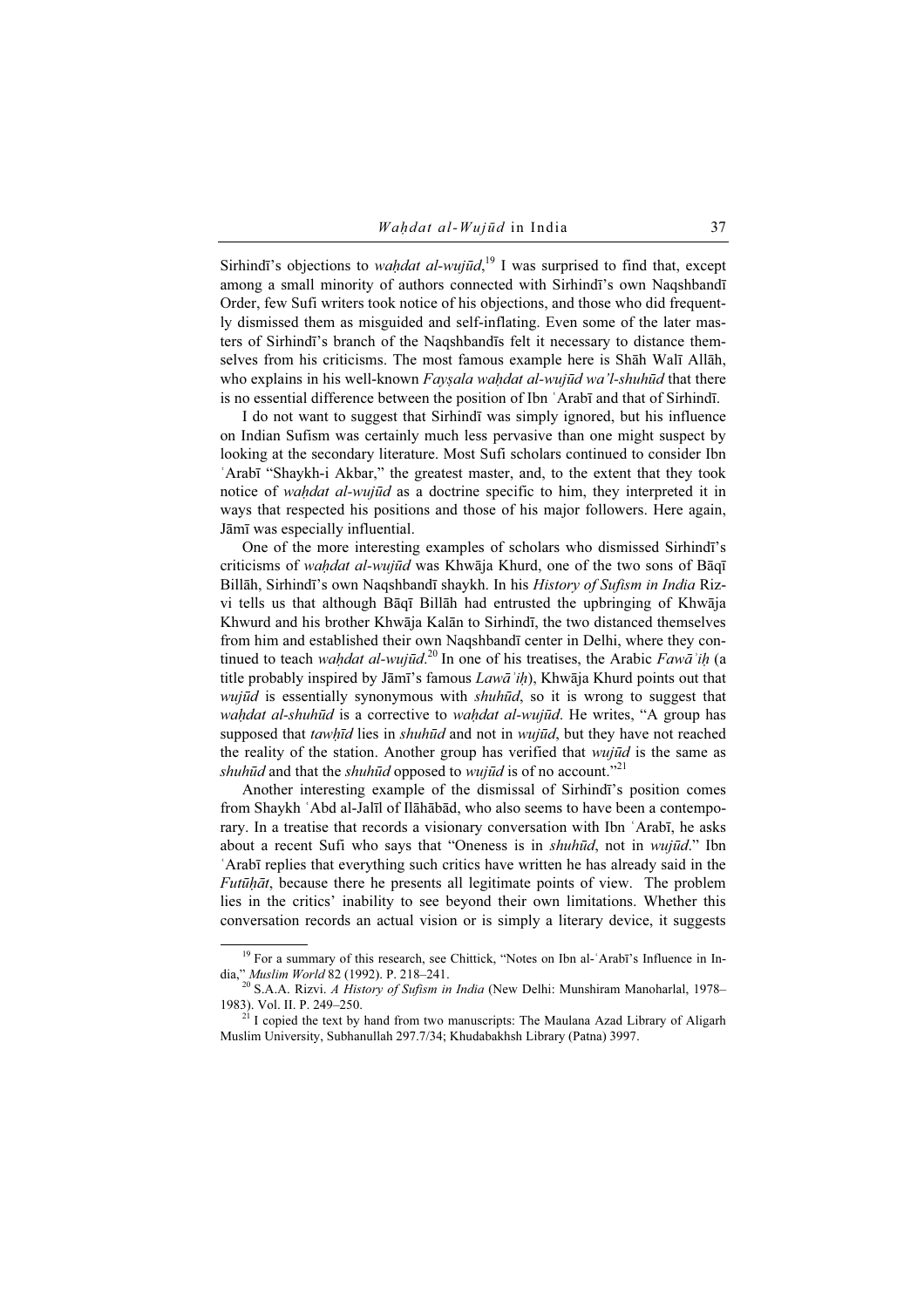quite rightly the vast range of legitimate positions that Ibn ʿArabī discusses in the Futūḥāt and the common perception that Sirhindī had nothing to add.

ʿAbd al-Jalīl has another treatise presenting a similar visionary conversation, but this time the two participants are the spirit and the soul. I have summarized the contents of this treatise elsewhere,<sup>22</sup> but I did not mention its full relevance to the issues that are raised by Sirhindī's appeal to *wahdat al-shuhūd*. The treatise offers a subtle analysis of the different perspectives represented by soul and spirit in a manner reminiscent of Farghānī's depiction of the soul's manyness and the spirit's oneness. The soul speaks as someone who has undergone the annihilation of the distinctions demanded by the manyness of knowledge and who has lost the ability to discern right from wrong. In contrast, the spirit speaks as someone who has moved on to a stage in which all the distinctions demanded by the manyness of knowledge are preserved.

In ʿAbd al-Jalīl's account of the debate, the soul offers various misinterpretations of Ibn ʿArabī's position similar to those criticized by Sirhindī when he identified wahdat al-wujūd with the Persian expression hama ūst, "All is He." In contrast, the spirit is depicted as seeing all things in their proper places, which is held up as the position of the prophets. Nonetheless, ʿAbd al-Jalīl does not stop at differentiating between the vision of the oneness of *wujūd* and the manyness of knowledge. Eventually the debate leads to the integration of these two perspectives into various higher stages of complementary understanding—again, much like Farghānī.

Other Indian Sufi teachers were perfectly aware that Ibn ʿArabī's teachings were prone to misinterpretation. Nonetheless, few of them thought it necessary to critique them or question his spiritual stature. One of the most notable was Sirhindī's contemporary Shaykh Muḥibb Allāh, who, like ʿAbd al-Jalīl, was from Ilāhābād. He has been called a second Ibn ʿArabī because of his mastery of Ibn ʿArabī's works, his own voluminous writings, and his fervent defense of Ibn ʿArabī's status as the Greatest Master. When he mentions him in his Persian writings, he often does so with the rhyming expression, "Ibn 'Arabī, az wajd u hal barī," that is, "Ibn 'Arabī, free of ecstasy and states." By mentioning ecstasy and states, he is referring to the elation that can be induced by Sufi practices and hence to an emotional and experiential side of Sufism that is commonly criticized by both ulama and Sufi teachers. By calling Ibn ʿArabī free of such things, Shaykh Muhibb Allāh wants to stress his mastery of the "stations" (*maqāmāt*) on the path to God. Indeed, Ibn ʿArabī often tells us that the great Sufis avoid states at all cost, because these are passing gifts that have no ultimate significance. On-

<sup>&</sup>lt;sup>22</sup> "On Sufi Psychology: A Debate between the Soul and the Spirit," Consciousness and Reality: Studies in Memory of Toshihiko Izutsu, edited by S.J. Ashtiyani, H. Matsubara, T. Iwami, and A. Matsumoto (Tokyo: Iwanami Shoten, 1998). P. 341–366; reprinted in Chittick, Quest for the Lost Heart.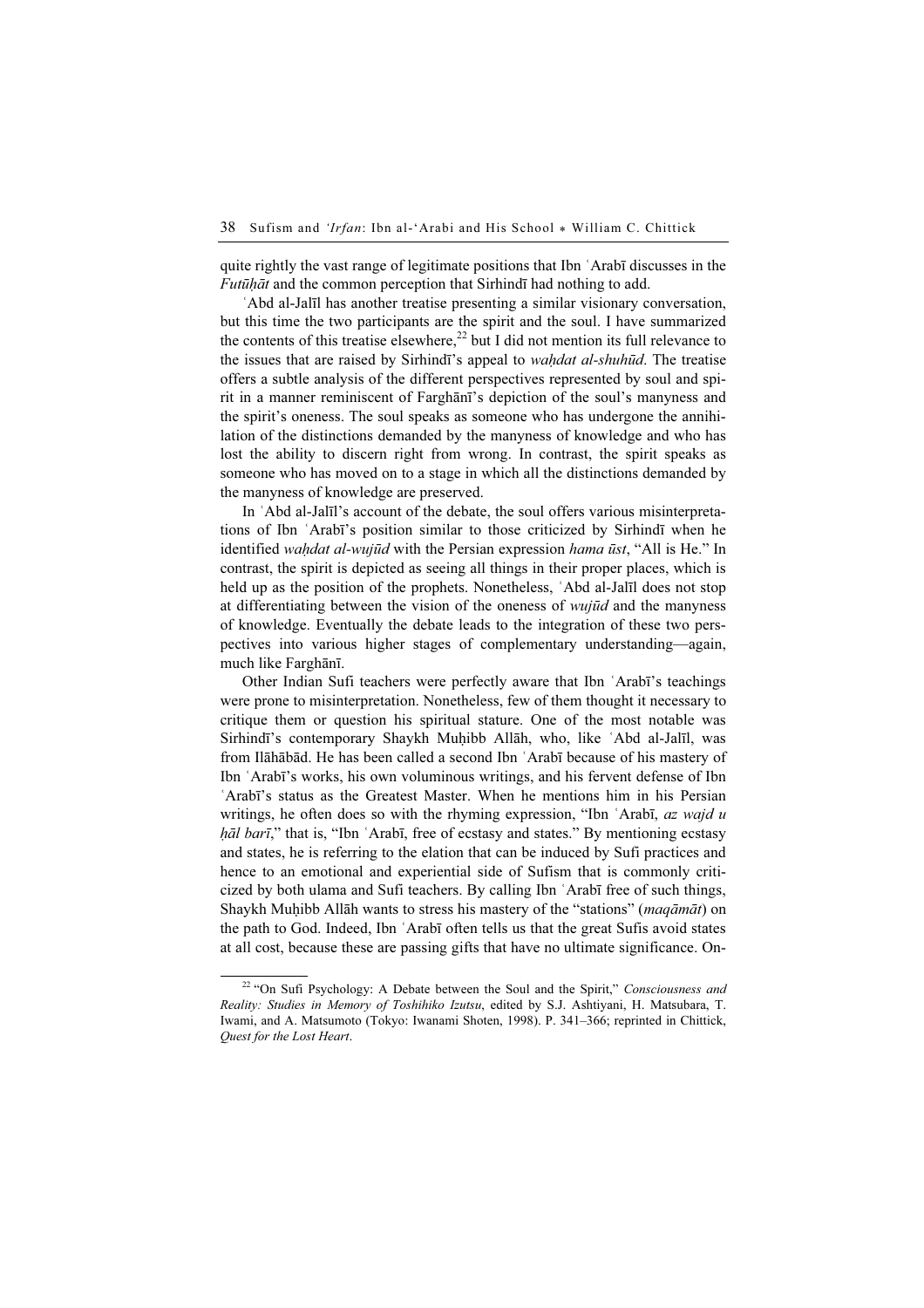ly stations, which are permanent acquisitions of the soul and deep-rooted transformations of the very substance of its reality, have any real worth.

In saying that Ibn ʿArabī was free of ecstasy and states, Shaykh Muḥibb Allāh obviously wanted to distance him from those who understood wahdat alwujūd as an emotional experience of the "mystical" type. Anyone familiar with the history of Sufism knows that Sufi practices have occasionally degenerated into the search for mystical experience for its own sake. Perhaps India, with its vast medley of religious possibilities, had more than the usual share of Sufi paths that were considered deviant by those who kept to the normative standards of the tradition.

\* \* \*

Finally, let me say something about Sirhindī's fame and the importance that has been given to *waḥdat al-shuhūd* in the modern literature. The underlying reason for all the attention seems to be the growing sense of Muslim nationalism in the subcontinent. This of course was stimulated by British rule, exacerbated by partition, and sustained and intensified by the increasingly secular outlook on human nature and society that has accompanied modernity. Islamic nationalism, first in India and then in Pakistan, needed founding fathers, and Sirhindī seemed to fill the bill. His proto-Islamism was seen as opposing the universalizing tendencies of Akbar's legacy and understood as a prelude to the anti-Hindu policies of Awrangzīb and a corrective to the dangers inherent in Dārā Shukūh's openness to the Hindu tradition. Sirhindī provided a convenient figurehead who could be read as an ideologue in the Muslim struggle for autonomy. At the same time, wahdat al-wujūd could be depicted as representing all the forces threatening "Islamic identity" from both outside and inside. Those who "believed in *waḥdat al* $wui\bar{u}d$ " could be accused of denigrating the Shariah and following non-Islamic teachings, leading to the decline of Islamic civilization.<sup>23</sup>

In short, waḥdat al-shuhūd was held up as the proper Islamic perspective, and wahdat al-wujūd as a corrupt vision of things. This was perfect for nationalistic purposes, but it played havoc with the historical record, not to mention the appreciation of Ibn ʿArabī's actual standpoints on issues of faith and practice. This reading of Ibn ʿArabī's legacy then coincided nicely with the hostility of certain Orientalists. For example, when Louis Massignon—who was one of the most sympathetic Western scholars of Sufism—heard about wahdat al-shuhūd, he was

<sup>&</sup>lt;sup>23</sup> It is only this sort of understanding that could have led Fazlur Rahman, one of the Pakistani scholars who built up Sirhindī's image, to tell us that *wahdat al-wujūd* "gravely endangered" the position of the Shariah. He writes, "A thoroughly monistic system"—by which he means the *wahdat al-wujūd* of Ibn 'Arabī—"can not, by its very nature, take seriously the objective validity of moral standards." This may well represent Sirhindī's understanding of wahdat al-wujūd, but in no way does it correlate with the understanding of more perceptive and less politically inclined Muslim thinkers, such as ʿAbd al-Jalīl and Muḥibb Allāh. See Chittick, Sufi Path of Knowledge, 289ff.